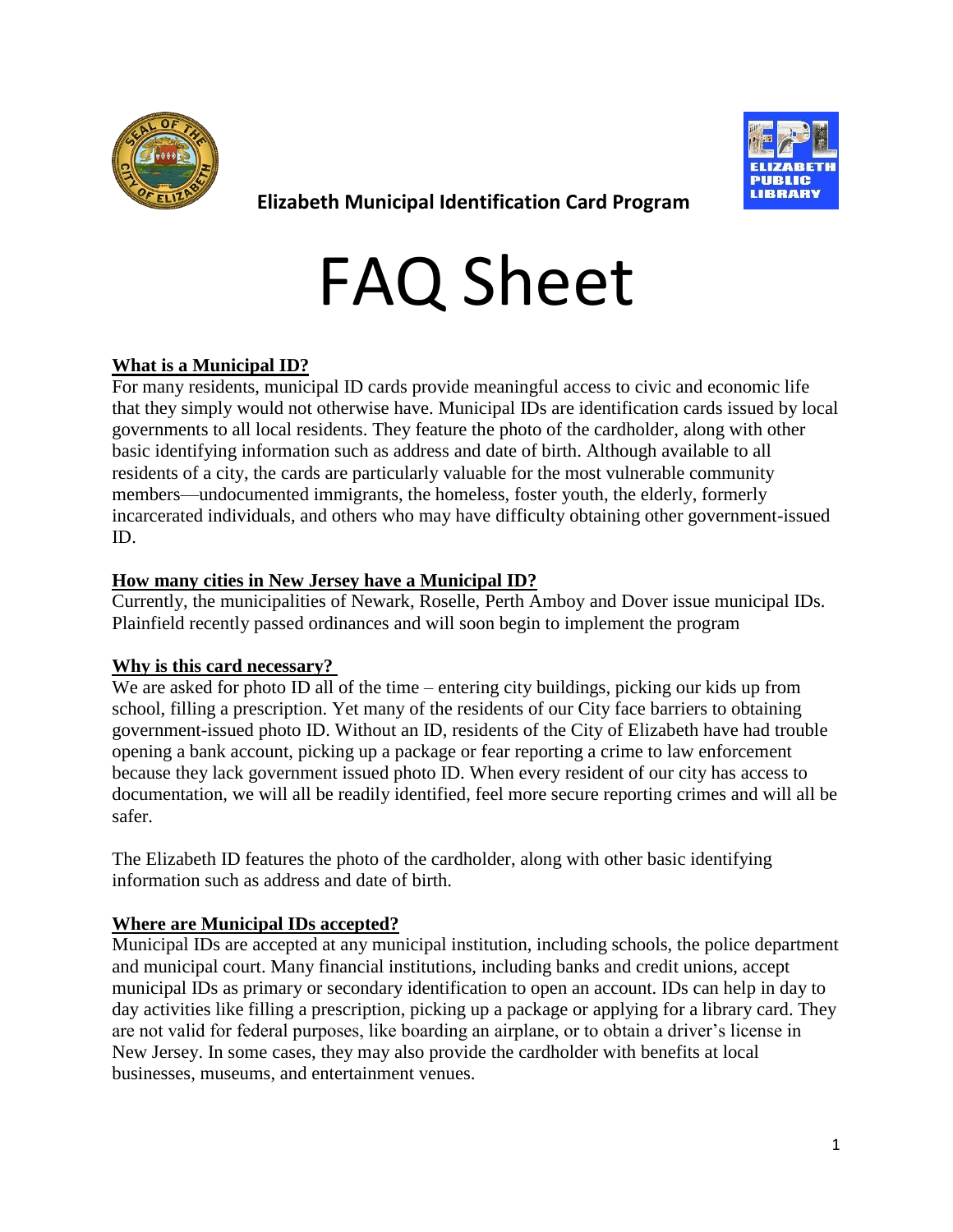# **Do Municipal IDs grant immigrants access to benefits?**

Municipal IDs do not grant immigrants access to benefits that they do not otherwise qualify for. For example, undocumented immigrants are not eligible for food stamps under federal law. A municipal ID would not change that and a person who is not eligible for food stamps could not use the ID to obtain the benefit.

# **Isn't there a County ID program?**

No, the County ID program was discontinued after 2005.

### **How is this better/different from a State-issued ID from motor vehicles?**

The New Jersey Motor Vehicle Commission State ID and driver's license require that applicants complete a rigorous six-point documentation verification, that thousands of Elizabeth residents simply cannot complete because they lack the required documentation. Therefore, the Stateissued ID is not available to many city residents. The Elizabeth ID card also has a rigorous application process. Applicants must submit proof of identity and residency in Elizabeth, and these documents will be authenticated using state of the art technology. It is critical to preserve the validity of the IDs while also protecting our residents' privacy. However, the documents accepted to apply for an Elizabeth ID are more flexible and accessible to the vast majority of city residents.

#### **What benefits are associated with the Elizabeth ID card?**

In addition to a government-issued photo ID, the Elizabeth ID is a Library Card and grants the cardholder all borrowing privileges to the Elizabeth Public Library. Elizabeth ID cardholders will also receive discounts to local businesses and attractions.

# **Can this card also be used as a Library Card**

Yes.

### **What services are provided through the Library card?**

Cardholders have the opportunity to check out books, DVDs and other circulating Library materials. Cardholders also get unlimited daily use of the 100+ public computers at the four EPL locations; this includes access to language-learning programs, research resources, streaming services and test-prep programs, some of which are available remotely (at home) online as well as at the Library.

The Elizabeth Public Library is part of a 30-member consortium, LMxAC, and member libraries will accept the EMID card for checkout of materials and use of public computers. EMID cardholders are bound by the rules and procedures of each member library. For information on LMxAC member libraries, please consult EPL staff or the LMxAC website, [https://www.lmxac.org/info/.](https://www.lmxac.org/info/)

### **Can you get the City ID if you already have a Library card?**

Yes. Just bring your library card when you come to your appointment. Congratulations – you are already closer to getting your municipal ID.

### **What if someone wants just the ID and not the Library card?**